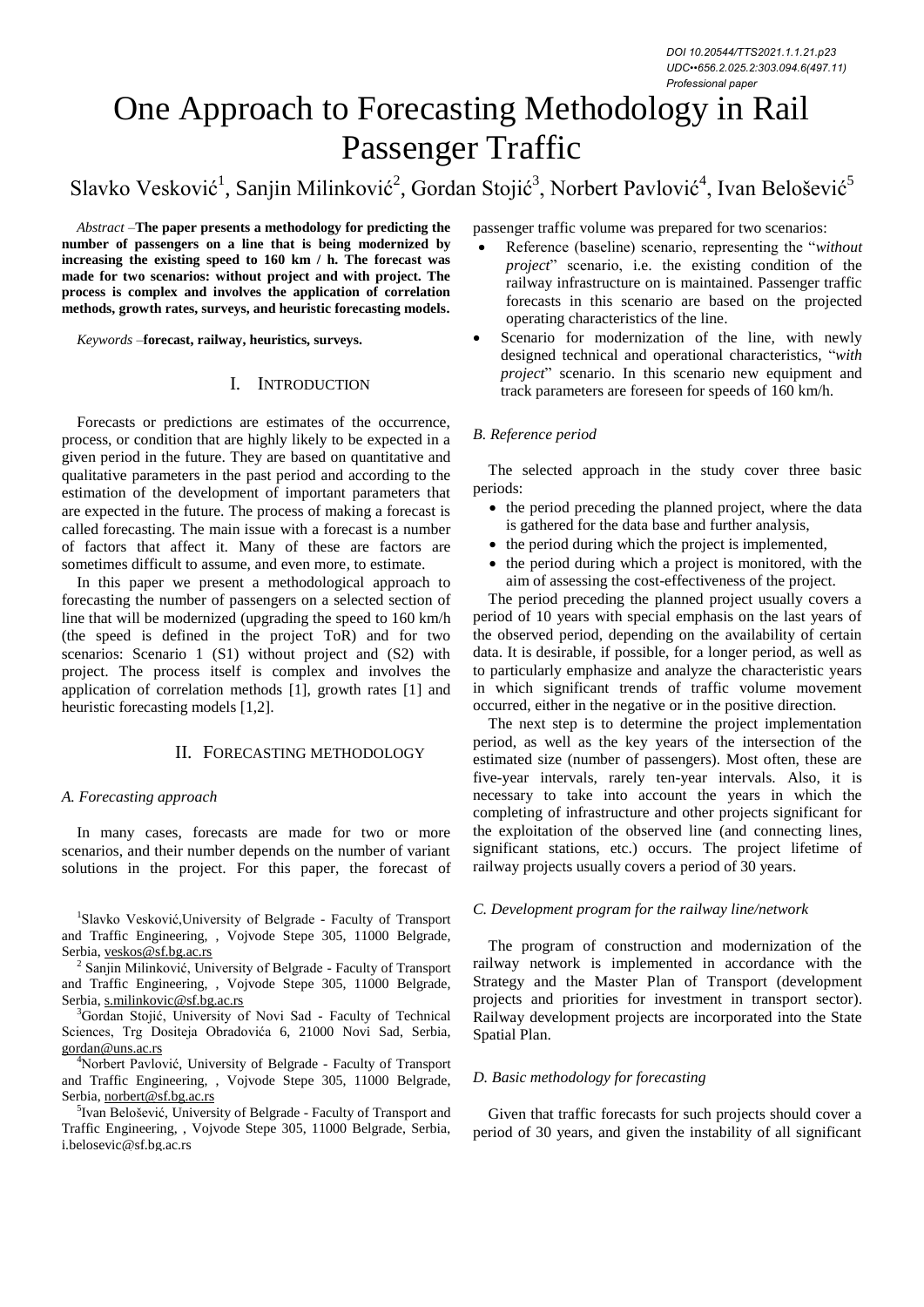socio-economic indicators in the previous period, the estimation of traffic demand in the future is based on the Gross Domestic Product (GDP) growth projection, the results of the surveys conducted, as well as a number of other socioeconomic parameters and indicators.

It is expected that the modernization of the railway section will help to keep the existing traffic, but also to attract part of the road transport (modal shift). Modal shift is based on an estimate of the cost of traveling by road and the cost of rail travel, from the perspective of the user. The cost of travel includes the difference in the price of transport and the travel time (results from modernization of the railway). In order to properly estimate the number of modal shift passengers, it is necessary to take into account the responses of the previously surveyed passengers and companies.The applied model for the forecast of demand in passenger traffic is based on:

- expected increase in GDP in the coming period will affect the growth of employment and population standards, which will also lead to an increase in population mobility and overall demand for transport services,
- shorter rail travel times and higher quality rail offer (organization of trains in tact mode and more trains) will lead to a passenger transport modal shift from road to rail.

It is expected that the modernization of the railway will increase the market share of rail traffic by attracting a portion from road traffic (diverted traffic).

Shifting or change in mode of transport percentage is based on an estimate of the cost of travel by road and rail, from a user perspective, where the cost of travel and travel time (after modernization) is included in the cost of travel.

The diversion of passengers from road to rail is always present when a new high-level service is created on the rail. An example in Serbia is the introduction of new diesel engine sets on the Beograd - Pancevo - Vrsac route, which has led to the transfer of passengers from bus to rail, to the extent that has led to problems in bus companies operating on this line[3].

Forecasts of passenger traffic in the scenario "without Project" is based on the projected exploitation characteristics of existing lines.

In view of the estimated demand, it is expected that in the scenario "*with project*" shorter travel time compared to road transport and organization of passenger transport as a periodic type timetable mode, with frequent departures of trains, lead to a redistribution of a part of passengers from road to rail. The assumed redistribution was determined on the basis of experience and research in the available projects and studies, and a survey of passengers at bus and train stations was conducted.

In the development of the forecasting model, a combined approach was used: quantitative (using mathematical and statistical modeling) and qualitative (using heuristic modeling: intuition, personal experience, and value system based on survey responses).The factors considered in the development of the forecast model are:

- 1. data on the volume of road and rail passenger traffic,
- 2. data on the flows of railway passengers on the specific stations (domestic, international, arrived and dispatched),
- 3. plan for the line modernization and construction schedule,
- 4. a survey of rail passengers,
- 5. a survey of expert opinion (by Delphi method),
- 6. assessment of the passengersmodal shift (alternative, ambivalent and antagonistic passengers),
- 7. Estimation of the socio-economic parameters for the relevant period (GDP, population, demographic data,…),
- 8. Average year daily traffic on the Corridor and estimated rate of modal shift of car users to rail transport.

The results of the forecast (outputs) are:OD matrices; Volume of passengers per station; Passenger traffic density.

### III. HEURISTIC MODEL - SURVEYS

#### *A. Passenger surveys*

In the process of traffic planning, in addition to information on space, economy, population and transport infrastructure, an information base is created through transport research. The quality of the designed traffic solution will depend on the quality of the data collected from the real-life systems.

Passenger satisfaction surveys are conducted regularly and according to established rules. In the UK, the National Rail Passenger Survey (NRPS) has been in existence since 1999 and measures the satisfaction of passengers with different railway companies in England, Scotland and Wales [4]. The analysis of the work of all the railway companies is done, through their comparison and the satisfaction of the passengers on different routes and stations. National Rail Passenger Survey (NRPS) is used to: raise the standards of the rail industry through outreach, create an environment conducive to continuous progression (most rail companies create work plans to improve segments where results are unsatisfactory), passenger safety (priority in planning railway companies and in railway improvement activities), and by identifying substandard areas to invest in them in the future (to prioritize passenger needs).

The Rail Passenger Survey is mainly used to measure passenger satisfaction with rail services [3,4]. In this research, the survey was also used to estimate the number of passengers, and to determine the shift of passengers from road to rail. Passengers were surveyed at 10 rail and 10 bus stations on Corridor X in November and December 2019. The sample covered is large enough (over 3500 passengers) to identify statistically significant estimates of passenger satisfaction with potential shift of passengers from road to rail. The survey questions are presented in Table I.

For some types of surveys, certain questions should be allowed to have multiple answers, such as:

- Do you use any other form of transportation to reach the station?
- What do you think would be the priority for further investment in rail transport?
- What additional station services should be introduced?

For the question "What do you think would be the priority for further investment in rail transport?" more answers can be offered (e.g. increase of speeds on lines, reconstruction / revitalization of existing lines, connecting rail with other modes of traffic), and that multiple responses can be selected.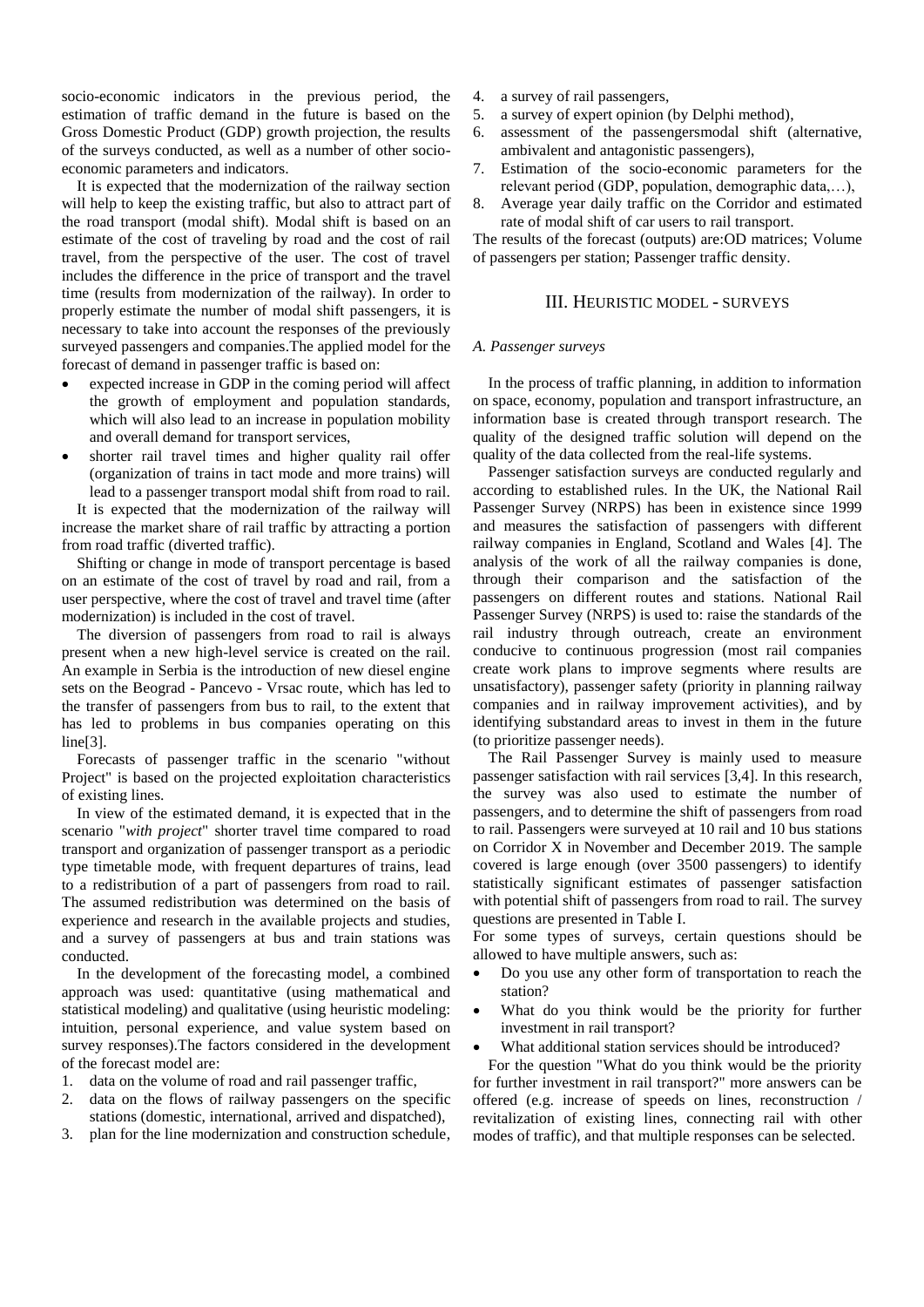| <b>TABLE</b> I                                        |
|-------------------------------------------------------|
| <b>OUESTIONS ON THE SATISFACTION OF RAILWAY USERS</b> |

|                | Sex:                                                                                                                     |
|----------------|--------------------------------------------------------------------------------------------------------------------------|
|                | Female/Male                                                                                                              |
|                | Age:                                                                                                                     |
|                | to 18 years / 18 to 30/30 to 40/40 to 50/50 to 65 / over 65                                                              |
|                | <b>Profession:</b>                                                                                                       |
|                | full time / part time / seasonally employed / unemployed / dependent / other.                                            |
|                | Purpose of the journey:                                                                                                  |
|                | Business / School-College / Shopping / Tourism / Administration / Homecoming / Other                                     |
|                | How often do you use the train as a means of transportation?                                                             |
|                | Daily / several times a week / several times a month / several times during the season / rarely / almost never           |
|                | What is the train route that you use most of the time?                                                                   |
|                | From: $/$ To:                                                                                                            |
|                | Compared to other modes of transport (bus, car, van, ), how would you compare the cost of a train ride on the            |
|                | route you travel?                                                                                                        |
|                | More expensive by train./ Same price./ Cheaper by train. / I do not know.                                                |
|                | What is the total earningsin your household?                                                                             |
|                | up to 30 000 dinars / from 30 000 to 60 000 dinars / from 60,000 to 90,000 dinars / over 90,000 dinars                   |
|                | Do you use any other form of transportation to get to the train station?                                                 |
|                | Car / bus / motorcycle / bike / on foot / other transportation (comment)                                                 |
|                | Do you think that the quality of the rail service on your line has increased since ?                                     |
| $\overline{0}$ | Yes, it has increased significantly. / Yes, it has increased. / It remained the same. / No, it's worse. / I do not know. |
|                | Is the train timetable suitable for passengers?                                                                          |
| $\mathbf{1}$   | Yes, it's much better. / Yes, he's better. / It's the same. / No, it's worse. / I do not know.                           |
|                | What rating would you give for the regularity of train traffic?                                                          |
| $\overline{c}$ | Traffic without delay./Works with very little delays./Traffic with small delays./Traffic with long delays./I do not know |
|                | In your opinion, what would be the priority for further investment in passenger rail transport in your region?           |
| 3              | New trains. / Increase train speed. / Electrification / Increase safety / Level crossings / Railway stations. / Other    |
|                | What additional services / objects in stations should be introduced?                                                     |
| $\overline{4}$ | New ticketing services. / New info systems / Park & Ride Facilities and services / Something else                        |
|                | If you are not a rail user, please provide a reason.                                                                     |
| 5              | Unreliable / Unfavorable timetable / High cost / Long travel time / departure and arrival delays                         |

Some other questions may be added to indicate the criteria for choosing the mode of transport:

- If there are more alternatives / modes of transport on the route you are traveling on, by what criteria would you choose the mode of transport? This should be defined by type of travel (suburban/regional, longdistance and international).
- What quality of service is important for regional transport? (e.g. ticket price; time of travel; time of departure; comfort; reliability).
- What is important for long distance / international transportation? (e.g. ticket price; time of travel; time of departure; comfort; reliability).

It is very important that the survey has minimal number of questions, and to carefully approve and choose the questions. As defined in the survey, passengers were divided into three groups of passengers:

1. Alternative passengers: predominantly use the road transport system and sometimes existing rail system, but they will shift to rail in future (20% of these passengers in our survey).

- 2. Ambivalent passengers: always use the bus system and never use the existing rail system. They are potential rail passengers (in our survey approximately 63%).
- 3. Antagonistic passengers: use bus system, and never usetrain. They are not willing to shift to rail regardless of the service quality (17% of total number of passengers).

# *F. Survey of expert opinion*

The basis for the *without project* case forecast was made as a quantitative forecast as it is based on the data obtained on passenger and transport.

Forecast for the case *with project* used a qualitative approach and heuristic methods forecasts. Heuristic methods allow to direct experts' intuitive opinions, to obtain quantitative characteristics and to increase the quality of prognosis. Experts opinions are given foralternatives or specialists are ranked for individual factors and results are